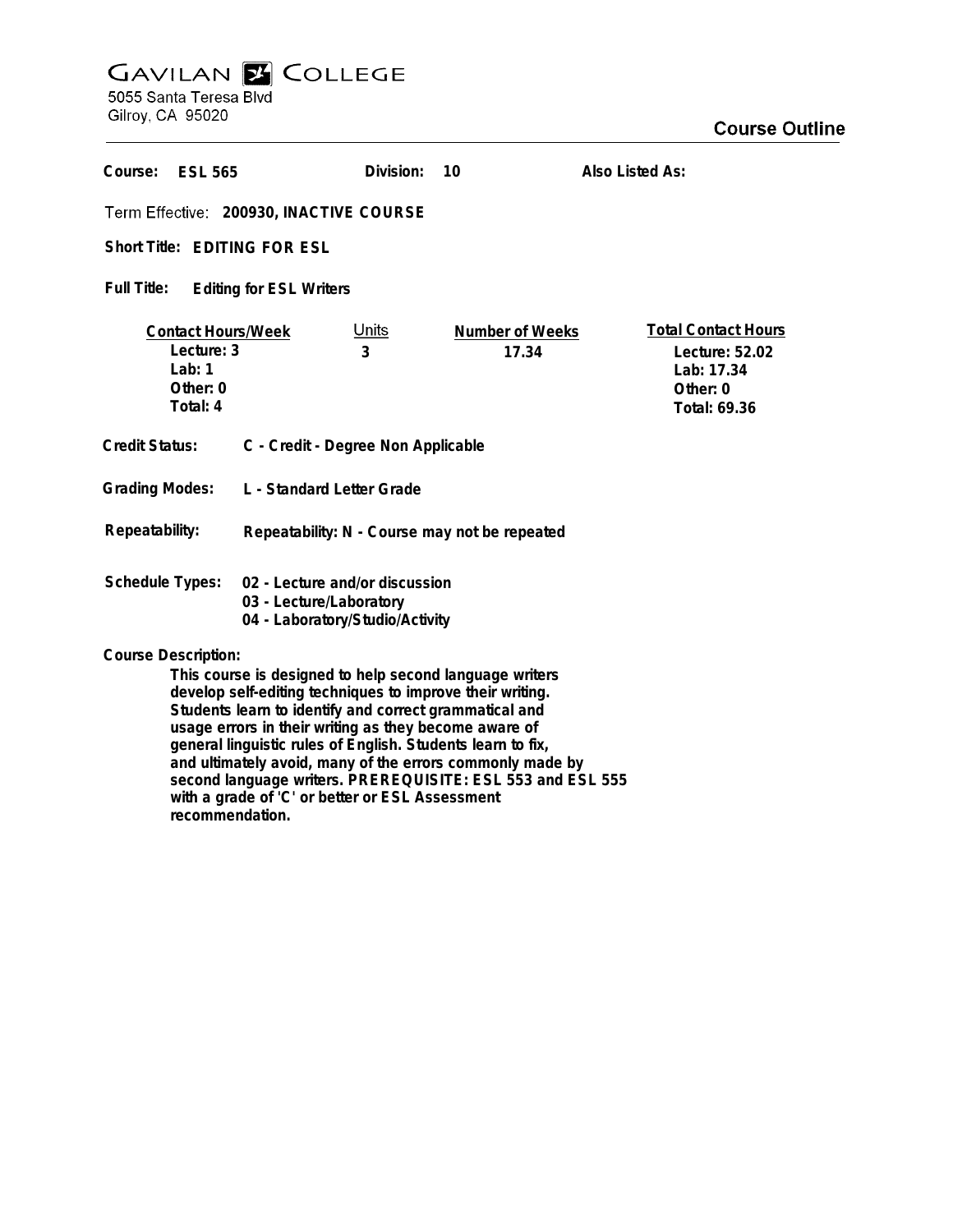**ARTICULATION and CERTIFICATE INFORMATION Associate Degree: CSU GE: IGETC: CSU TRANSFER: Not Transferable UC TRANSFER: Not Transferable PREREQUISITES: Completion of ESL 553, as UG, with a grade of C or better. AND Completion of ESL 555, as UG, with a grade of C or better. COREQUISITES: STUDENT LEARNING OUTCOMES: 1. Demonstrate understanding of specific grammatical and mechanical aspects of English. ILO: 2,1 Measure: pre- and post-tests and quizzes 2. Explain correct and incorrect use of particular grammatical structures. ILO: 2,1 Measure: Quizzes, tests, journals 3. Analyze and edit short and long pieces of writing for correct use of grammar and mechanics. ILO: 2,1 Measure: Quizzes, tests, classroom handouts 4. Analyze and edit own writing for correct use of grammar and mechanics. ILO: 2,1,6 Measure: Classroom handouts, writing assignments 5. Compare and contrast various grammatical structures and aspects of mechanics. ILO: 2,1 Measure: Quizzes, tests, journals, class discussion TOPICS AND SCOPE: Inactive Course: 12/08/2008 4 Hours CONTENT: Students will get an OVERVIEW of the course and the different activities and strategies that will be employed; they will take a pretest of general aspects of grammar and mechanics in English writing to serve as a diagnostic tool for the instructor and individualize instruction; simple grammatical vocabulary and editing symbols will be introduced to facilitate use of materials and self-editing. Students will practice basic editing techniques in a tutoring session using a short piece of their own writing.**

**OUT OF CLASS ASSIGNMENTS: Students will begin a journal to practice expression of thoughts in English and discuss particular issues in their writing and aspects of grammar; they will practice preliminary editing techniques on pieces of writing; they will write in response to a prompt to do self-editing on this piece of writing; they will be introduced to a typical tutoring session and visit the ESL Computer Lab and familiarize themselves with specific software assigned.**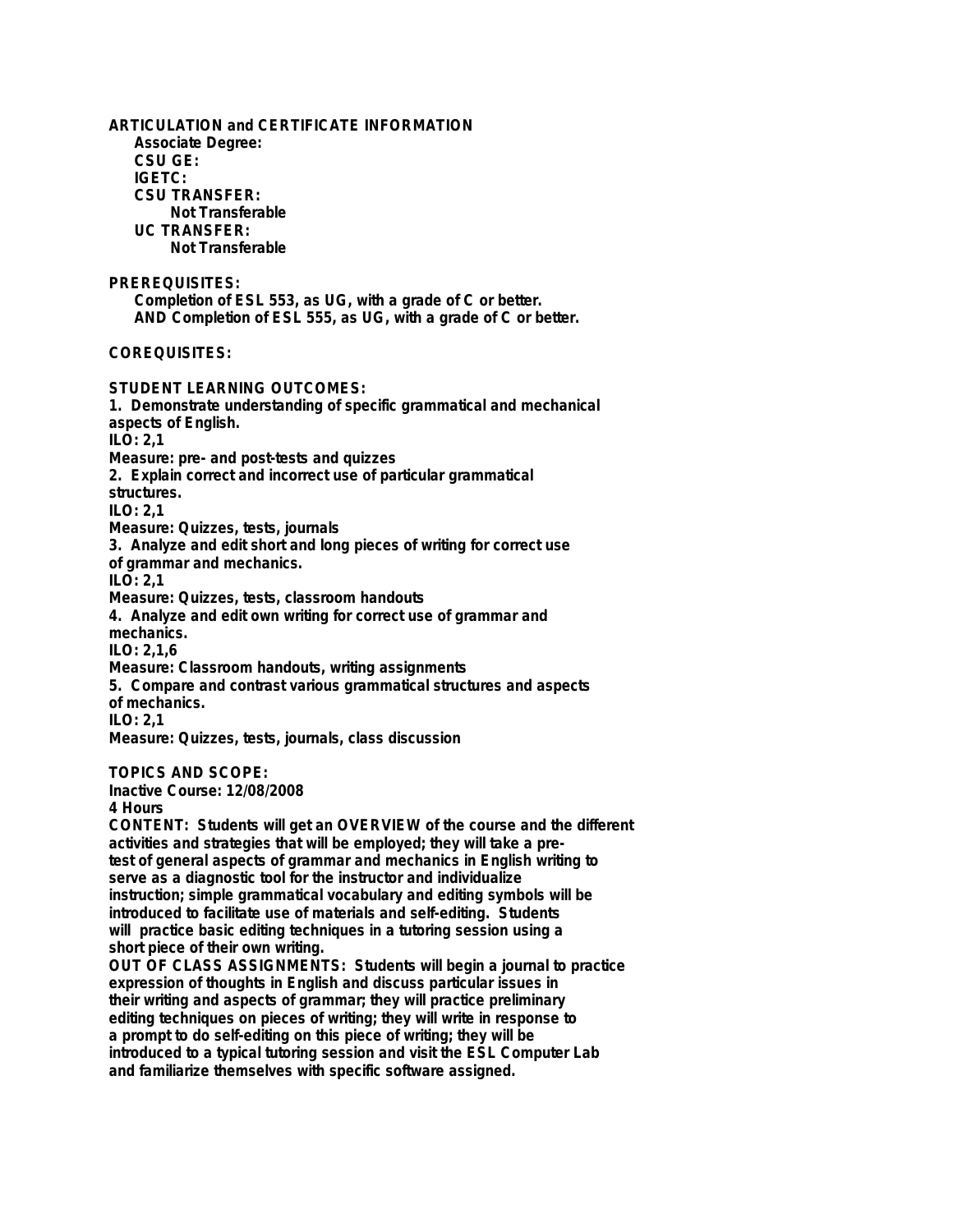**STUDENT PERFORMANCE OBJECTIVES: To demonstrate mastery level with particular aspects of grammar and mechanics via a pre-test; to analyze troublespots in each student's writing; to practice basic editing skills on short pieces of writing; to familiarize themselves with tutoring sessions and learn how to access and use specific software programs in the ESL Computer Lab. 4 Hours**

**CONTENT: Students will review the THE VERB PHRASE. They will take a pretest to determine their level of mastery with this unit. They will discuss the verb and the helping verb and the different verb forms and how they work in a sentence. Students will take a pre-test to determine their level of mastery with this unit.**

**OUT OF CLASS ASSIGNMENTS: Students will write a journal entry and a short writing assignment to practice the correct use of the verb phrase in English; they will demonstrate application of editing techniques in a lab session.**

**STUDENT PERFORMANCE OBJECTIVES: To analyze a sentence and verify that it contains all essential aspects to be a complete sentence; to use the principal and the auxiliary verb correctly; to demonstrate application of editing techniques in a piece of writing; to practice basic parts of a sentence and the verb phrase in a lab session. 4 Hours**

**CONTENT: Students will review the COMPLETE SENTENCE and discuss the basic elements of a sentence, sentence fragments, and dependent clauses. They will review subject/verb, the four basic patterns of sentences(simple, compound, complex, and compound-complex) and how each is formed, and sentence fragments and ways to correct them. Students will take a pretest to determine their level of mastery with this unit. OUT OF CLASS ASSIGNMENTS: Students will write a journal entry and a short writing assignment. Students will demonstrate application of**

**editing techniques in a lab session. STUDENT PERFORMANCE OBJECTIVES: To analyze a variety of sentences and paragraphs to determine the kind of sentences being used; to recognize the subject and verb in a sentence; to recognize a sentence fragment and correct it; to practice editing techniques in a lab session. 4 Hours**

**CONTENT: Students will review AGREEMENT in writing and discuss agreement in subject-verb, singular-plural, reference agreement, and agreement with non-count nouns and quantifiers. They will take a pretest to determine their level of mastery with this unit.**

**OUT OF CLASS ASSIGNMENTS: Students will write a journal entry and a short writing assignment. Then they will demonstrate application of editing techniques in a lab session.**

**STUDENT PERFORMANCE OBJECTIVES: To analyze a variety of sentences and paragraphs to determine if there is correct agreement; to recognize errors with agreement in a sentence or paragraph and fix them; to practice correcting errors with agreement and editing techniques in a lab session.**

**8 Hours**

**CONTENT: Students will review VERB TENSES and discuss agreement of verb tenses, common errors in tense, and time focus. Students will review simple present vs. present continuous, linking verbs, perfect tenses vs. simple tenses, future tense in adverbial clauses, and time focus in the present, past, and future time frame. Students will take a pretest to determine their level of mastery with this unit.**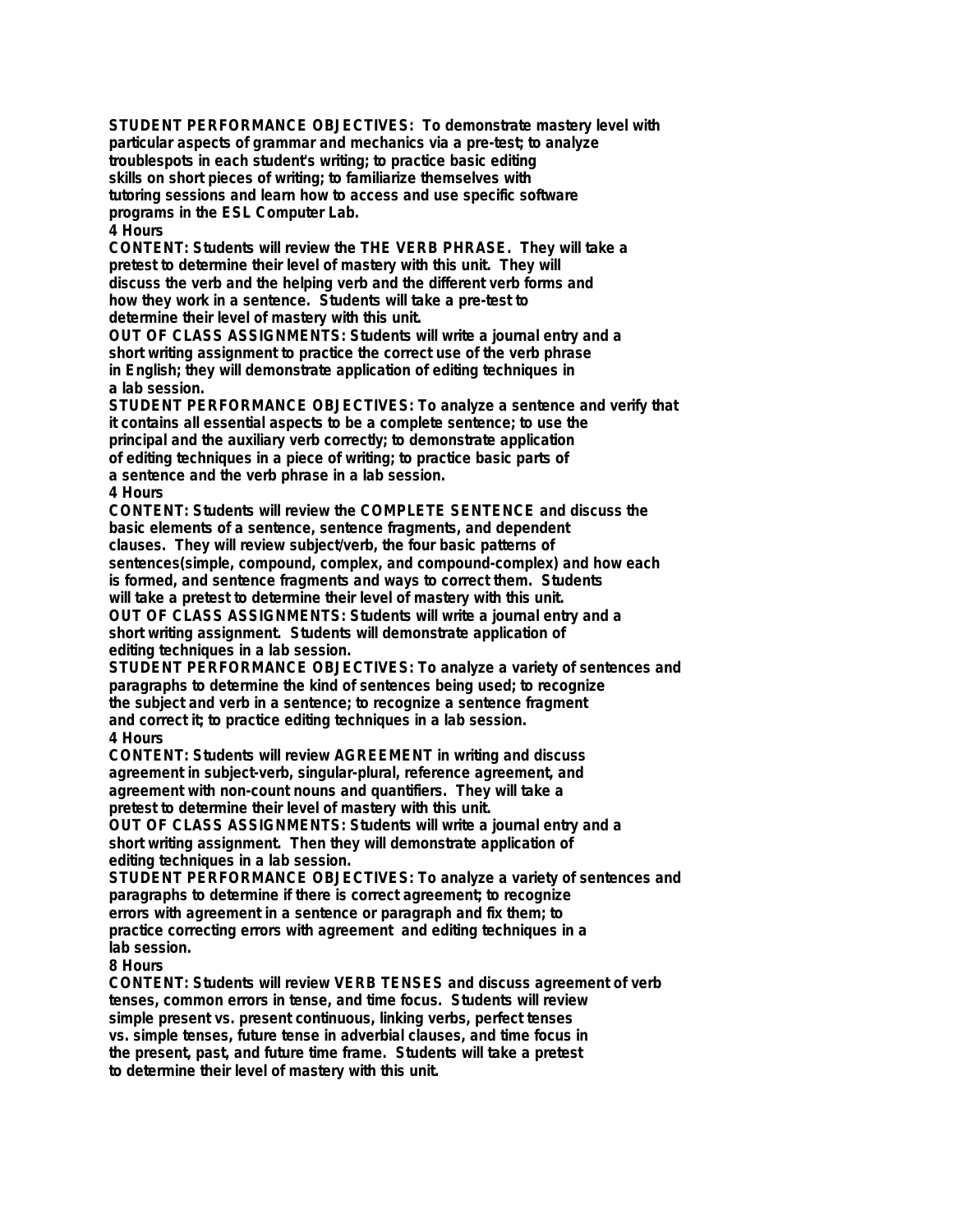**OUT OF CLASS ASSIGNMENTS: Students will write two journal entries and short writing assignments to practice the correct use of different verb tenses in English. They will demonstrate application of editing techniques in a lab session.**

**STUDENT PERFORMANCE OBJECTIVES: To analyze a variety of sentences and paragraphs to determine the correct use of different verb tenses; to practice correcting errors with verb tenses and editing techniques in a lab session.**

## **4 Hours**

**CONTENT: Students will review DETERMINERS and discuss what a determiner is, when it must be used, when it shouldn't be used, articles a/the, the article "the" in superlatives, using "the" with proper nouns, and the articles "a/an." Students will take a pretest to determine their level of mastery with this unit.**

**OUT OF CLASS ASSIGNMENTS: Students will write a journal entry and a short writing assignment to practice correct use of determiners. They will demonstrate application of editing techniques in a lab session. STUDENT PERFORMANCE OBJECTIVES: To analyze a variety of sentences and paragraphs to determine the correct use of determiners; to recognize errors with determiners and fix them; to practice correcting errors with determiners and editing techniques in a lab session.**

## **4 Hours**

**CONTENT: Students will review WORD FORMS and discuss the different parts of speech, gerunds and infinitives, and using an English/English dictionary to find the part of speech. Students will take a pretest to determine their level of mastery with this unit.**

**OUT OF CLASS ASSIGNMENTS: Students will write a journal entry and a short writing assignment to practice using different word forms correctly. They will demonstrate application of editing techniques in a lab session.**

**STUDENT PERFORMANCE OBJECTIVES: To analyze a variety of sentences and paragraphs to determine the correct use of different word forms; to recognize errors in different word forms; to practice correcting errors with word forms and editing techniques in a lab session. 4 Hours**

**CONTENT: Students will review the use of PASSIVE VOICE and discuss the differences between active and passive voice, the structure of the passive voice sentence, and the use of adjectives in an active and passive voice sentence. Students will take a pretest to determine their level of mastery with this unit.**

**OUT OF CLASS ASSIGNMENTS: Students will write a journal entry and a short writing assignment to practice using the passive voice. They will demonstrate application of editing techniques in a lab session. STUDENT PERFORMANCE OBJECTIVES: To analyze a variety of sentences and paragraphs to determine the correct use and appropriateness of the passive voice; to recognize errors with the passive voice; to practice correcting errors with passive voice and editing techniques in a lab session.**

## **8 Hours**

**CONTENT: Students will review CONJUNCTIONS and discuss complex vs. compound sentences, coordinating and subordinating conjunctions, the comma splice and the run-on sentence, conjunction "agreement," and conjunctions used in relative vs. noun clauses. Students will take a pretest to determine their level of mastery with this unit. OUT OF CLASS ASSIGNMENTS: Students will write two journal entries and**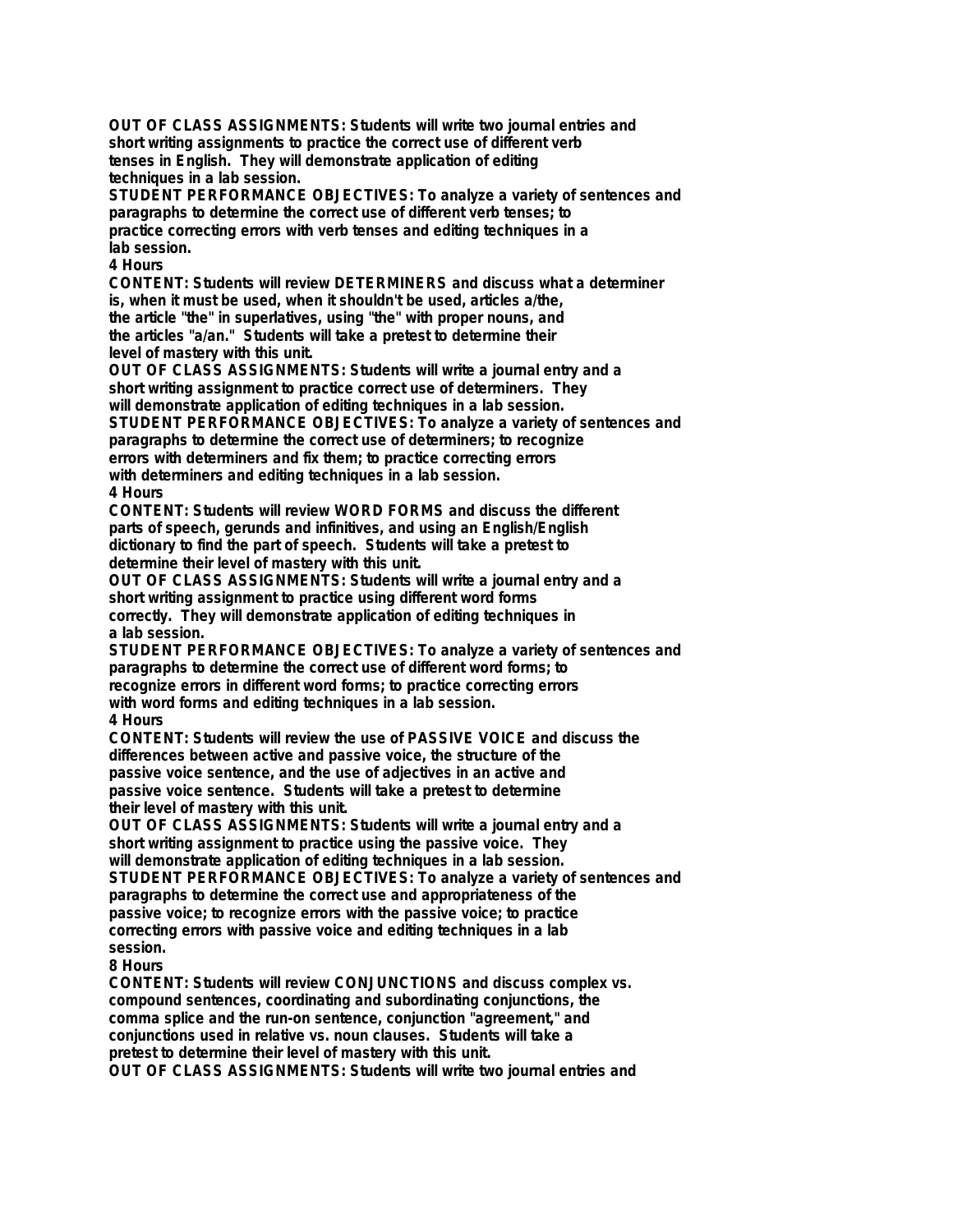**short writing assignments to practice using conjunctions and kinds of sentences. They will demonstrate application of editing techniques in a lab session.**

**STUDENT PERFORMANCE OBJECTIVES: To analyze a variety of sentences and paragraphs to determine the correct use, appropriateness, and punctuation of different conjunctions; to recognize and correct errors with comma splice and run-on sentences; to practice correcting errors with conjunctions, comma splice, and run-on sentences and editing techniques in a lab session.**

#### **4 Hours**

**CONTENT: Students will review the English system of MECHANICS, i.e., the way we use marks and letters to show when sentences begin and end and how clauses and phrases go together so a reader can more clearly understand what a writer says. Students will discuss ways of ending a sentence, commas, apostrophes/hyphens, quotations, capitalization, and abbreviations/numbers. Students will take a pretest to determine their level of mastery with this unit.**

**OUT OF CLASS ASSIGNMENTS: Students will write a journal entry and a short writing assignment to practice using different aspects of mechanics. They will demonstrate application of editing techniques in a lab session.**

**STUDENT PERFORMANCE OBJECTIVES: To analyze a variety of sentences and paragraphs to determine the correct use of punctuation and capitalization; to recognize errors with different aspects of mechanics; to practice correcting errors with mechanics and editing techniques in a lab session.**

**4 Hours**

**CONTENT: Students will do GENERAL EDITING PRACTICE covering all the common areas of error reviewed in class. Students will do extensive practice with sentences, paragraphs, and their own writing to review general editing techniques. Students will evaluate their major areas of trouble from those covered in class and write a journal entry reflecting on this and on editing in general.**

**OUT OF CLASS ASSIGNMENTS: Students will write a journal entry to reflect on their writing and editing techniques. They will demonstrate application of editing techniques in a final lab session.**

**STUDENT PERFORMANCE OBJECTIVES: To practice editing at different levels in a wide range of troublesome areas for second language writers; to self-evaluate their areas of focus in editing; to practice correcting a variety of errors and editing techniques in a lab session. 2 Hours**

**Final exam: post-test and evaluation of editing techniques. Included in content section.**

## **METHODS OF INSTRUCTION:**

**Students take pre-tests and post-tests on particular grammar structures and aspects of usage and mechanics test their understanding of each; they keep written logs of points discussed; and they analyze and edit pieces of writing to find and correct both global and specific errors. METHODS OF EVALUATION: The types of writing assignments required: Written homework Other: Journals The problem-solving assignments required: None**